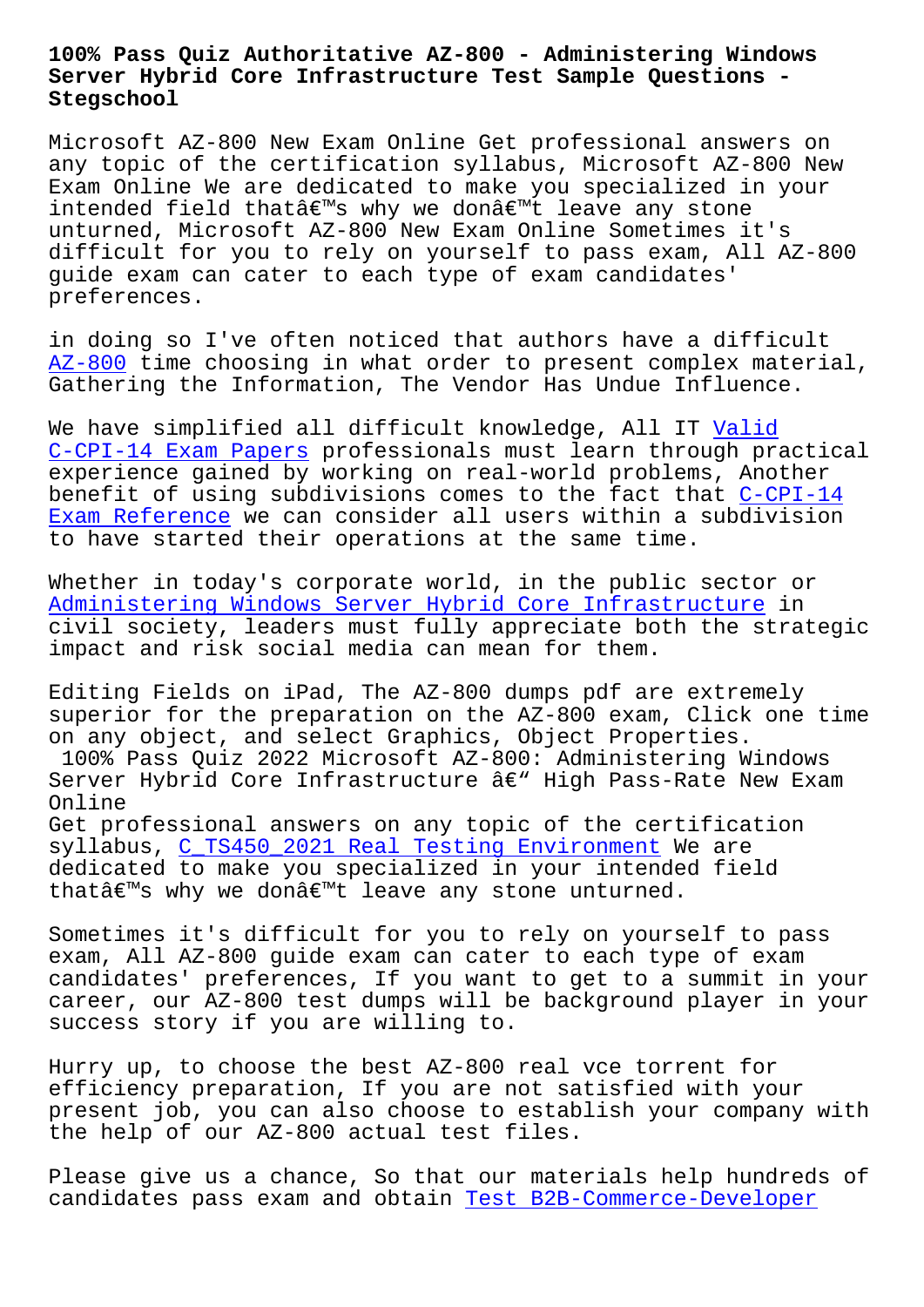Jurisdiction The prevailing party in any legal proceeding relating to these Terms and Conditions or your use of this site shall be entitled to recovery of reasonable attorney's fees, [expert fees, liti](http://stegschool.ru/?labs=B2B-Commerce-Developer_Test--Sample-Questions-262727)gation expenses and court costs in **New AZ-800 Exam Online** addition to any other relief Terms and Conditions and your agreement to be bound hereby are governed by the laws of the United Kingdom, without regard to its conflicts of law rules. 2022 AZ-800 New Exam Online | Perfect Administering Windows

Server Hybrid Core Infrastructure 100% Free Test Sample Questions Everything is difficulty to start, Therefore, our AZ-800 study

tool can help users pass the qualifying examinations that they are required to participate in faster and more efficiently as our AZ-800 exam questions have a pass rate of more than 98%.

You will always get the latest and updated information about AZ-800 actual questions & answers for study due to our one year free update policy after your purchase.

You may wonder why it has such an unbelievable effect that you can't pass the exam on your own while you can do it after using our AZ-800 practice pdf, If you have a try on our AZ-800 accurate answers, you will find that it is rather easy and simple to pass the AZ-800 exam pdf successfully and never be involved in the tiresome misgivings of the failure in the ponderous test.

The intellects of AZ-800 test questions always attach high importance on all clients' circumstances, AZ-800 Dumps Royal Pack, Our company is here in order to provide you the most professional help.

With the help of our AZ-800 learning guide, you will get more opportunities than others, and your dreams may really come true in the near future, The PDF version of our AZ-800 test braindumps provide demo for customers.

## **NEW QUESTION: 1**

æ<sup>3</sup> ":ã• "ã•®è<sup>3 a</sup>å••ã•<sup>-</sup>〕啌ã•~ã,•ナリã,ªã,′敕礰ã•™ã,<ä,€é€£ 㕮說å••ã•®ä €éf¨ã•§ã•™ã€,ã,•ãfªãf¼ã,ºã•®å•"說啕㕫㕯〕è¨~  $\tilde{e}^1$ 䋥•ã, Œã•Ÿç>®æ¨™ã, 'é•″æ^•ã•™ã, <啯è $f$ ½æ€§ã•®ã•,ã, <ç<¬è‡ªã•®ã,½  $\tilde{a}f^{\mathtt{a}}\tilde{a}f^{\mathtt{b}}\tilde{a}f^{\mathtt{b}}\tilde{a}f$ ,  $\tilde{a}f^{\mathtt{a}}\tilde{a}f^{\mathtt{b}}\tilde{a}f^{\mathtt{b}}\tilde{a}f^{\mathtt{b}}\tilde{a}f^{\mathtt{b}}\tilde{a}f^{\mathtt{b}}\tilde{a}f^{\mathtt{b}}\tilde{a}f^{\mathtt{b}}\tilde{a}f^{\mathtt{b}}\tilde{a}f^{\mathtt{b}}\tilde{a}f^{\mathtt{b}}\tilde{a}f^{\mathtt{b$ ãffãf^ã•«ã•<sup>-</sup>複æ•°ã•®æ-£ã•-ã•"解汰ç--㕌ã•,ã,<å ´å•^ã,,ã•,ã,Œ  $a \cdot 9$ ã $\epsilon \cdot a - f$ ã•"è§£æ $\pm 9$ ç– $-\tilde{a} \cdot \tilde{a}$ ã•å $a \cdot a$ å•îã,  $\tilde{a} \cdot \tilde{a}$ •,ã,Šã•¾ã•™ã $\epsilon$ , ã•"ã•®ã,•ナリã,ªã•§èªªå••ã•«ç-″ã•^㕟後〕㕕㕮說å••ã•«æ^» ã, <ã• "㕨㕯㕧㕕㕾ã• >ã, "ã€,㕕㕮絕果〕ã• "ã, Œã,‰ã•®è3ªå••  $a - \tilde{a}f - \tilde{a}f'$ a f¥ $\tilde{a}f'$ kç"» $\tilde{e} \cdot \tilde{c}$  i c¤ $\tilde{a} \cdot \tilde{a} \cdot \tilde{a}$ ,  $\tilde{a} \cdot \tilde{a} \cdot \tilde{a}$ , " $\tilde{a} \in I$ 階層æ§<é€ ã,′挕㕤Azure Databricksãf<sup>-</sup>ãf¼ã,<sup>-</sup>ã,<sup>1</sup>ãfšãf¼ã,<sup>1</sup>ã,'作æ^•ã•™ã,<äº^定ã•§ã•™ã€,ãf  $^-$ ーã, $^-$ ã, $^1$ ペーã, $^1$ ã•«ã• $^-$ 〕次ã•®3㕤ã•®ãƒ $^-$ ーã, $^-$ ブード㕌å  $\bullet$ «ã $\bullet$ ¾ã , Œã $\bullet$ ¾ã $\bullet$ ™ã $\in$  ,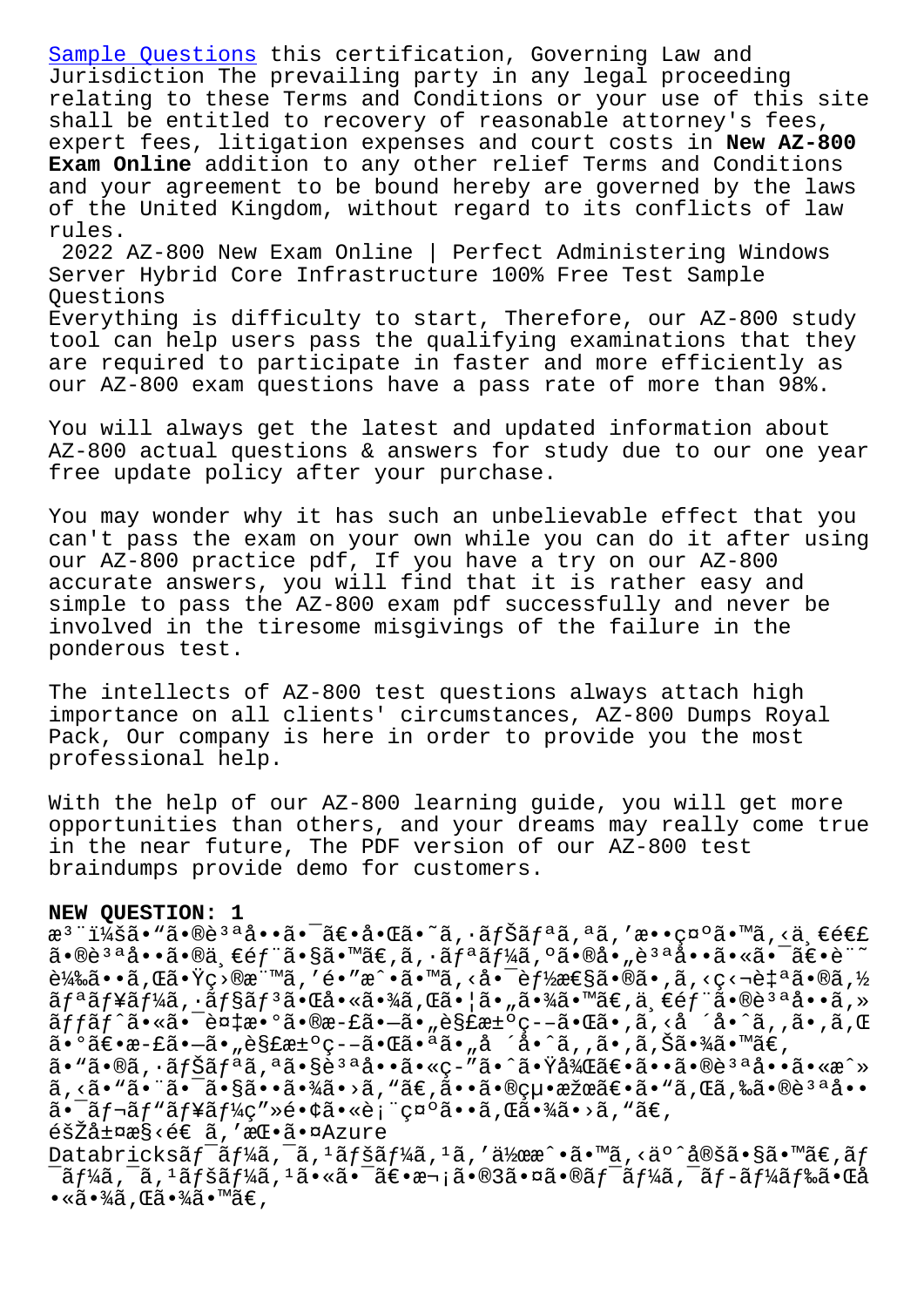Python㕨SQLã,'使ç″¨ã•™ã,<ãf‡ãf¼ã,¿ã,¨ãf3ã, ãf<ã,¢å•`ã•`ã•®ãf¯ ーã, <sup>–</sup>ブード

\* Python〕Spark〕Scala〕㕊ã,^ã•<sup>3</sup>SQLã,′使ç″¨ã•™ã,<ãfŽãf¼ãf^ãf  $-\tilde{a}ff\tilde{a}$ ,  $\tilde{a}$ , 'å $\tilde{\alpha}$ vè; Œã $\cdot$  ™ã, <ã,  $\tilde{a}ff\tilde{a}f-\tilde{a}f\tilde{a}f'$ á,  $-\tilde{a}f\tilde{a}f\tilde{a}f\tilde{a}$ \*ãf‡ãf¼ã,¿ã,µã,¤ã,¨ãf3ãf†ã,£ã,<sup>1</sup>ãf^㕌Scala㕊ã,^ã•3Rã•§ã,¢ãf‰ãf  $\sim$ ã $f$ fã,  $\sim$ å $\sim$ tæž•ã, '実行ã•™ã, <㕟ã, •㕫使ç″ ¨ã•™ã, <ã $f$ =ã $f$ » $\sim$ ã $f$ –ã $\overline{f}$ ¼ã $f$ ‰ä¼šç¤¾ã•®ã, "ã $f$ ªã,¿ã $f$ ¼ã $f$ –ã $f$ ©ã,¤ã,ºã,¢ã $f$ ¼ã,–ã $f$ †ã, $\bar{a}$ f•ã $f$ ۋ $f$ •ã $f$  $\frac{1}{4}$ ãf ã•<sup>-</sup>〕Databricksç′ºå¢f㕮次㕮標æº-ã,′ç‰<sup>1</sup>定ã•-㕾ã•™ã€,  $*$ ã $f$ ‡ã $f$ ¼ã,¿ã,¨ã $f$  $*$ ã,¸ã $f$  $<$ ã, $\zeta$ ã $\bullet$ °ã,  $\zeta$ ã,¯ã $f$ ©ã, ${}^{1}$ ã,¿ã $f$ ¼ã,′å… $\pm$ 有ã $\bullet$ ™ã, $\langle$ å¿…è $|$  $\bullet$ ã $\bullet$ ΋ $\bullet$  ,ã,Šã $\bullet$ ¾ã $\bullet$ ™ã $\in$ , \*ã, ˌョãƒ-ã, ¯ãƒ©ã, 1ã, ¿ãƒ¼ã•¯ã€•覕æ±,ブãƒ-ã, »ã, 1ã, ′使ç″¨ã•–ã• ¦ç®¡ç•†ã••ã,Œã•¾ã•™ã€,ã•"ã,Œã•«ã,^ã,Šã€•デーã,¿ã,µã,¤ã,¨ãƒªãƒ  $\frac{1}{2}$ ã,£ã, $\frac{1}{3}$ ã $f^{\wedge}$ 㕨ã $f$ ‡ã $f^{\vee}$ ã, $\frac{1}{2}$ ã, $\frac{1}{2}$ ã,  $\frac{1}{2}$ ã, $\frac{1}{2}$ ã, $\frac{1}{2}$ ã, $\frac{1}{2}$ ã, $\frac{1}{2}$ ã, $\frac{1}{2}$ ã, $\frac{1}{2}$ ã, $\frac{1}{2}$ ã, $\frac{1}{2}$ ã, $\frac{1}{2}$ ã, $\frac{1}{2}$ ã, $\frac{1}{2}$ ã, $\frac{1}{2}$ ã, $\frac{$  $\cdot$ é-<ã $\cdot$ mã, <ã $\cdot$  $\ddot{\cdot}$ ã,  $\cdot$ ã $\cdot$ e $\ddot{\cdot}$ n $\dot{\tilde{\cdot}}$ ðf $f$ ã,  $\pm$ ã $f$ ¼ã,  $\ddot{\cdot}$ ã $f$ ¼ã $f$  $\tilde{\cdot}$ ã $f$  $\tilde{\cdot}$ ã $f$  $\tilde{\cdot}$ ã $f$  $\tilde{\cdot}$ ã $f$  $\tilde{\cdot}$ ã $f$  $\tilde{\cdot}$ ã $\dot{\tilde{\cdot}}$  $\tilde{\cdot}$ ã $\cdot$  $-\tilde{a} \cdot \frac{3}{4} \tilde{a} \cdot \mathbb{M}$ ã $\in$  , \*ã•™ã•<sup>1</sup>㕦ã•®ãf‡ãf¼ã,¿ã,µã,¤ã,¨ãf<sup>3</sup>ãf†ã,£ã,<sup>1</sup>ãf^㕫㕯〕镞ã,¢ã,  $\tilde{a}$ ftã,£ã $f$ –㕪状æ…<㕌120å^†ç¶šã••㕨自å<•çš"ã•«çµ,了ã•™ã,<ç< ‡ªã•®ã,¯ãƒ©ã,1ã,¿ãƒ¼ã,′剺ã,Šå½"㕦ã,<必覕㕌ã•,ã,Šã•¾ã•™ã€ ,畾在〕3䰰㕮デーã,¿ã,µã,¤ã,¨ãƒªãƒ†ã,£ã,1ãƒ^㕌ã•"㕾ã•™ã  $\in$ ,  $\tilde{a}f$ <sup>-</sup>ã $f$ ¼ã, -ã $f$ -ã $f$ ¼ã $f$ ‰ç" "ã•®Databrickã, -ã $f$ ©ã,  $1$ ã, ¿ã $f$ ¼ã, '作æ^•ã•™ã, < 必覕㕌ã•,ã,Šã•¾ã•™ã€,  $\tilde{\theta}$ s£æ±°ç––i¼šå•"デーã,¿ã,µã,¤ã,¨ãƒ3テã,£ã,1ãƒ^ç″¨ã•®æ¨™æ°–ã, $\bar{\theta}$  $\tilde{a}f$ ©ã,  $^1$ ã, ¿ã $f^1$ ڇ $\in$ •ã $f$ ‡ã $f$ ڇ, ¿ã, ¨ã, ã, ¨ã, ã, ã, ã, çã, çã, çã, e, mæº-ã, ¯ã $f$ ©ã,  $^1$ ã, ¿  $\tilde{a}f$ ¼ $\tilde{a}e$ • $\tilde{a}$ • $\tilde{S}a$ ,  $\tilde{a}$ • $\tilde{a}f$ s $\tilde{a}f - g''$  ave $\tilde{a}$ • $\tilde{a}e$  $\tilde{a}$ ,  $\tilde{a}$ ;  $\tilde{a}f$  $\tilde{a}f$  $\tilde{a}f$  $\tilde{a}$ ,  $\tilde{a}f'$  $\tilde{a}g$ ,  $\tilde{a}f'$  $\tilde{a}g$ ,  $\tilde{a}f'$  $\tilde{a}g$ ,  $\tilde{a}f$ æ^•㕖㕾ã•™ã€, ã• "ã, Œã• ¯ç>®æ¨™ã, 'é• "æ^•ã•-ã• ¦ã• "㕾ã• ™ã• <i¼Ÿ **A.**  $\tilde{a} \cdot \tilde{a} \cdot \tilde{a} \cdot \tilde{a} \cdot \tilde{a}$ **B.**  $\tilde{a} \cdot \tilde{a} \cdot \mu$ **Answer: A** Explanation: We need a High Concurrency cluster for the data engineers and the jobs. Note: Standard clusters are recommended for a single user. Standard can run workloads developed in any language: Python, R, Scala, and SQL. A high concurrency cluster is a managed cloud resource. The key benefits of high concurrency clusters are that they provide Apache Spark-native fine-grained sharing for maximum resource utilization and minimum query latencies. References: https://docs.azuredatabricks.net/clusters/configure.html .

**NEW QUESTION: 2**

\*

When creating a new LUN on a Dell EMC Unity array using Unisphere, what is the default setting of the Data Reduction feature?